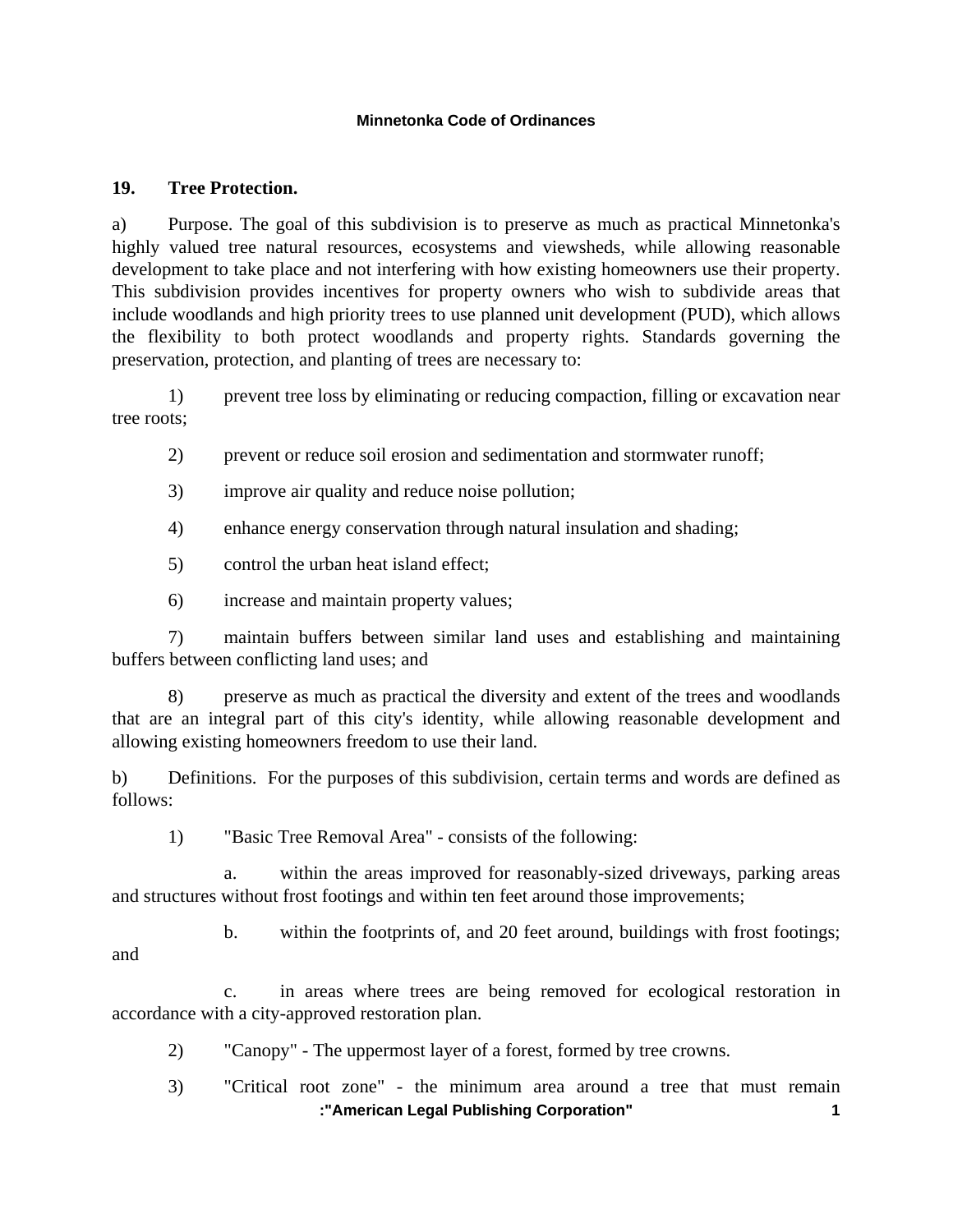undisturbed. The critical root radius is calculated by measuring the tree's diameter at breast height. For each inch of tree diameter, 1.5 feet of root zone radius must be protected. For example, if a tree's dbh is 10 inches, then its critical root zone radius is 15 feet (10 x  $1.5 = 15$ ).

 4) "Diameter breast height (dbh)" - the diameter of a tree measured at 4.5 feet above the base of the tree. Multi-stem trees are considered one individual tree and each stem must be measured 4.5 feet above the base of the stem and added together to determine the diameter of the multi-stem tree.

 5) "Protected tree" - a tree that is in a woodland preservation area, or is a high priority tree or significant tree.

 6) "Redevelopment" -- reconstruction of the principal structure if it includes the removal of the principal structure by more than 50% of the square footage of the building footprint or an increase of the square footage of the building footprint by more than 50%.

7) "Sapling" - A young tree.

 8) "Understory" - The trees, shrubs, and herbaceous plants that grow in the shade of the forest canopy, including trees that could potentially grow to reach the canopy.

 9) "Woodland preservation area" - a remnant woodland ecosystem that is at least two acres in size regardless of property boundaries, is generally mapped in the city's Minnesota Land Cover Classification System, and although it may be degraded it generally meets the criteria for one of the following types of ecosystems as reasonably determined by the city:

 a. "floodplain forest" - an area populated by deciduous tree species tolerant of seasonal flooding and deposition of silty or sandy soils. The canopy cover is extremely variable, and mature trees are typically greater than 70 feet tall. The dominant tree species in the canopy are silver maple and eastern cottonwood. In floodplain areas with severe flooding, the understory will be sparsely vegetated. Trees in the understory include saplings from the canopy species, green ash, black willow, slippery elm, American elm, boxelder, and hackberry;

 b. "lowland hardwood forest" - an area with a flat terrain populated by deciduous tree species tolerant of periodic soil saturation from seasonally high water tables. The soils are moderately well to poorly drained. The dominant tree species in the canopy are American elm, black ash, basswood, bur oak, red oak, white oak, quaking aspen, paper birch, and red maple. Trees in the understory include saplings from the canopy species, slippery elm, green ash, butternut, sugar maple, quaking aspen, balsam poplar, and American hornbeam. The large shrub or small tree layer of the understory is typically dense and can include ironwood, pagoda dogwood, prickly ash, American hazelnut, gray dogwood, and speckled alder;

 c. "maple basswood forest" - an area with well drained soils and populated by a variety of shade-tolerant, fire sensitive, deciduous tree species. The mature trees are straight with narrow crowns greater than 60 feet tall. The dominant tree species in the canopy are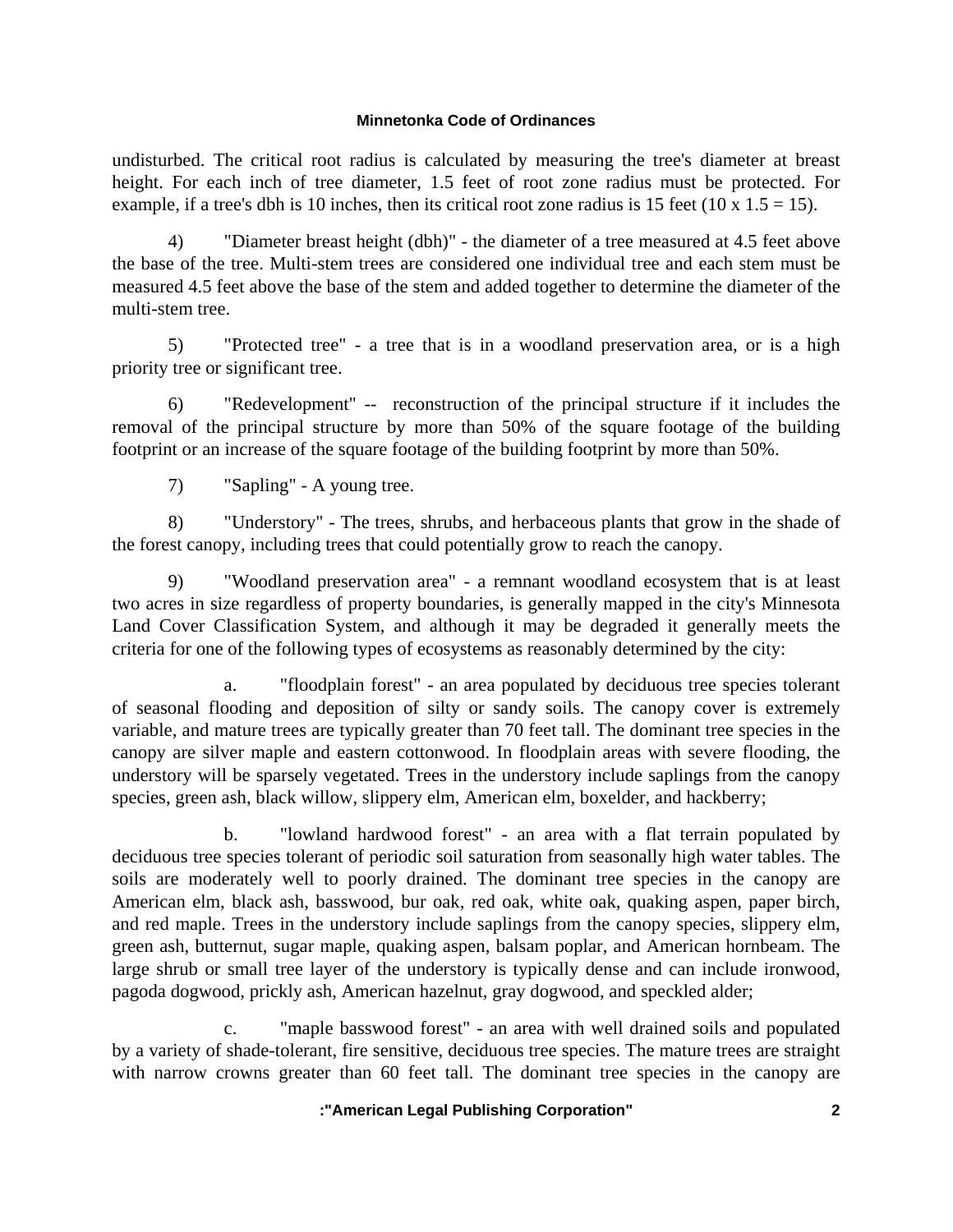basswood and sugar maple but mesic species such as slippery elm, red oak, bur oak, green ash, white ash and black ash may be found as well. Trees in the understory include saplings from the canopy species, bitternut, black cherry, and ironwood. The large shrub or small tree layer of the understory is composed of primarily tree seedlings and herbaceous plants;

 d. "mesic oak forest" - an area populated by tall, single stemmed deciduous trees greater than 60 feet tall that lack spreading lower branches. Mesic oak forests may have a moderately moist habitat, but can be dry depending on the slope and aspect of the forest. The dominant tree species in the canopy include red oak, white oak, and bur oak. Trees in the understory include saplings from the canopy, and fire-sensitive species such as basswood, green ash, bitternut hickory, big-toothed aspen, butternut, northern pin oak, black cherry, paper birch, American elm, boxelder and red maple. The large shrub or small tree layer in the understory tends to be sparse with greater herbaceous plant diversity but can include ironwood, chokecherry, prickly ash, American hazelnut, prickly gooseberry, red-berried elder, nannyberry, juneberry/serviceberry, and pagoda dogwood;

 e. "oak woodland brushland" - an area with a canopy more open than a forest but less open than a savanna. It is characterized by open-grown trees and a distinct shrub layer in well-drained sandy, gravelly soils. The dominant tree species include red oak, northern pin oak, white oak, bur oak, and aspen. When it exists, the trees in the understory include saplings from the canopy, black cherry and red cedar. The large shrub or small tree layer can include American hazelnut, ironwood, juneberry and chokecherry;

 f. "tamarack swamp" - an area that is a forested wetland community dominated by patches of tamarack, a deciduous coniferous tree. The dominant tree species in the canopy include tamarack, black spruce, paper birch, and red maple. The trees in the understory include saplings from the canopy and the large shrub or small tree layer can include speckled alder and red osier dogwood; or

 g. "willow swamp" - an area that is a forested wetland community or an area with seasonally flooded soils and scattered-to-dense shrub cover. The dominant tree species in the canopy include black willow and speckled alder. The trees in the understory include saplings from the canopy and the large shrub or small tree layer can include several species of willow and dogwood.

 10) "High priority tree" - a tree that is not in a woodland preservation area but is still important to the site and the neighborhood character, that is structurally sound and healthy, and that meets at least one of the following standards:

 a. a deciduous tree that is at least 15 inches dbh, except box elders, elm species, poplar species, willow, silver maple, black locust, amur maple, fruit tree species, mulberry, and Norway maple.

b. a coniferous tree that is at least 20 feet in height, except a Colorado spruce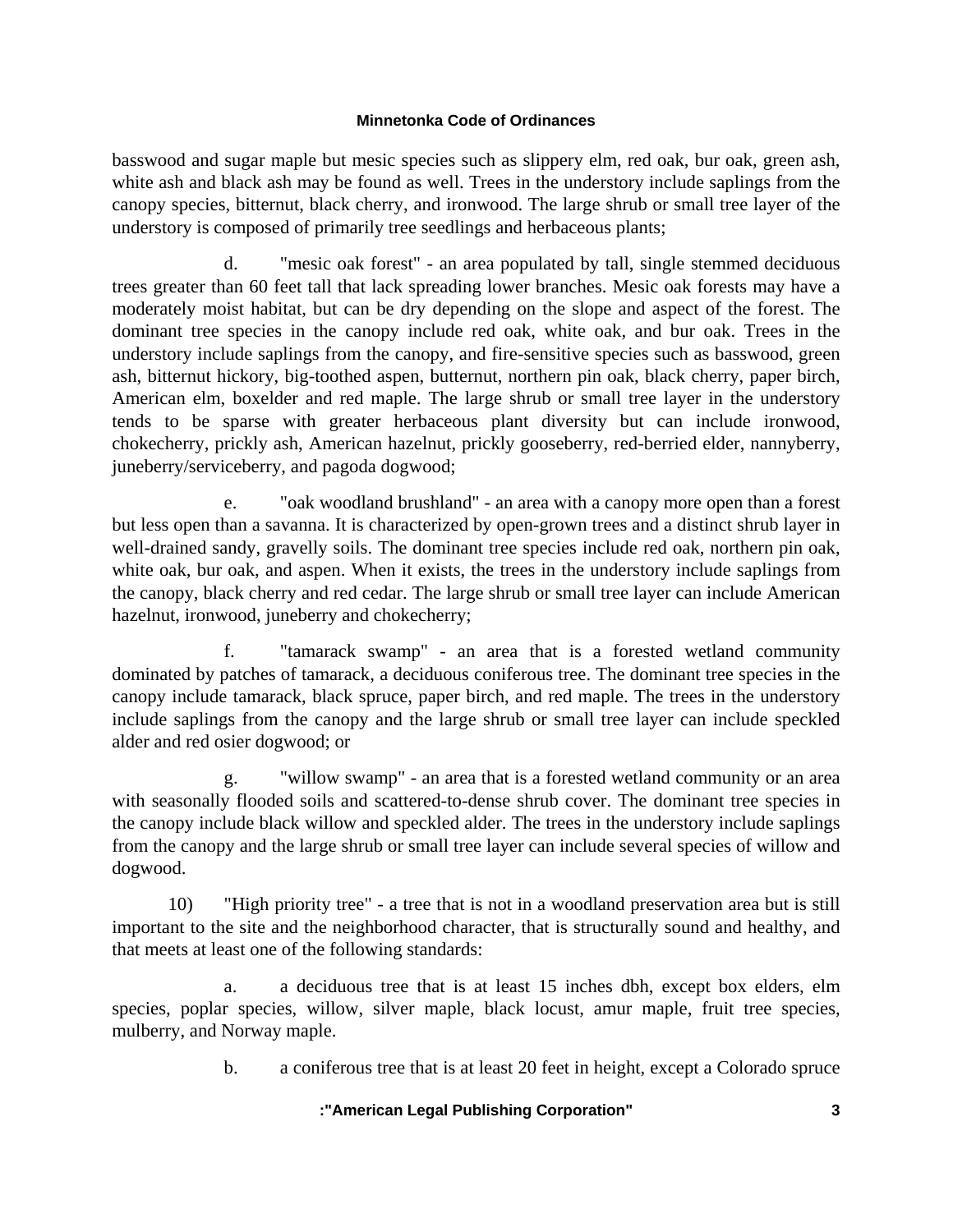that is not in a buffer as described in subparagraph  $(b)(10)(c)$ ; or

 c. a tree that is in a group of deciduous trees that are at least eight inches dbh or coniferous trees that are at least 15 feet in height, that provide a buffer or screening along an adjacent public street, and that are within 50 feet of an arterial road and 35 feet of a minor collector, local, or private street and a trail.

 11) "Significant tree" - a tree that is structurally sound and healthy and that is either a deciduous tree at least eight inches dbh or a coniferous tree at least 15 feet in height.

c) City authority. To preserve protected trees, the city may:

1) require and enforce a tree preservation plan as described in paragraph (d) below;

- 2) specify trees or groups of trees for preservation;
- 3) specify grading limits;

 4) require the clustering of buildings or the relocation of roads, drives, buildings, utilities or storm water facilities when this would preserve protected trees;

5) grant variances;

 6) specify time periods in which tree cutting, trimming or injury may not occur in order to prevent the spread of disease; and

 7) require conservation easements or other legal means to ensure that woodland preservation areas or groups of high priority trees or significant trees are not intentionally destroyed after the development has been approved.

d) Tree Preservation Plan. A tree preservation plan is required as part of an application for a preliminary plat, lot division, conditional use permit, variance, grading permit, site and building plan review, wetland/floodplain alteration permit, or building permit, except a grading permit and building permit for R-1 property when no tree mitigation is required under (e)(1) below. If the exception applies and if the property owner retains a contractor to do the work, the contractor must submit a plan showing the proposed construction limits on the property and must not remove any trees outside the specified construction limits. A tree preservation plan must include:

1) a tree inventory that meets the following criteria:

 a. The species, sizes, and locations of high priority trees, significant trees, and trees in woodland preservation areas must be shown, regardless of health. Dead or structurally unsound trees should be noted as such in the inventory.

 b. Canopy species that exist in woodland preservation areas, including those that are in the understory, must be inventoried if they are four inches dbh or larger. Understory trees, excluding canopy species, and large shrubs that exist in woodland preservation areas must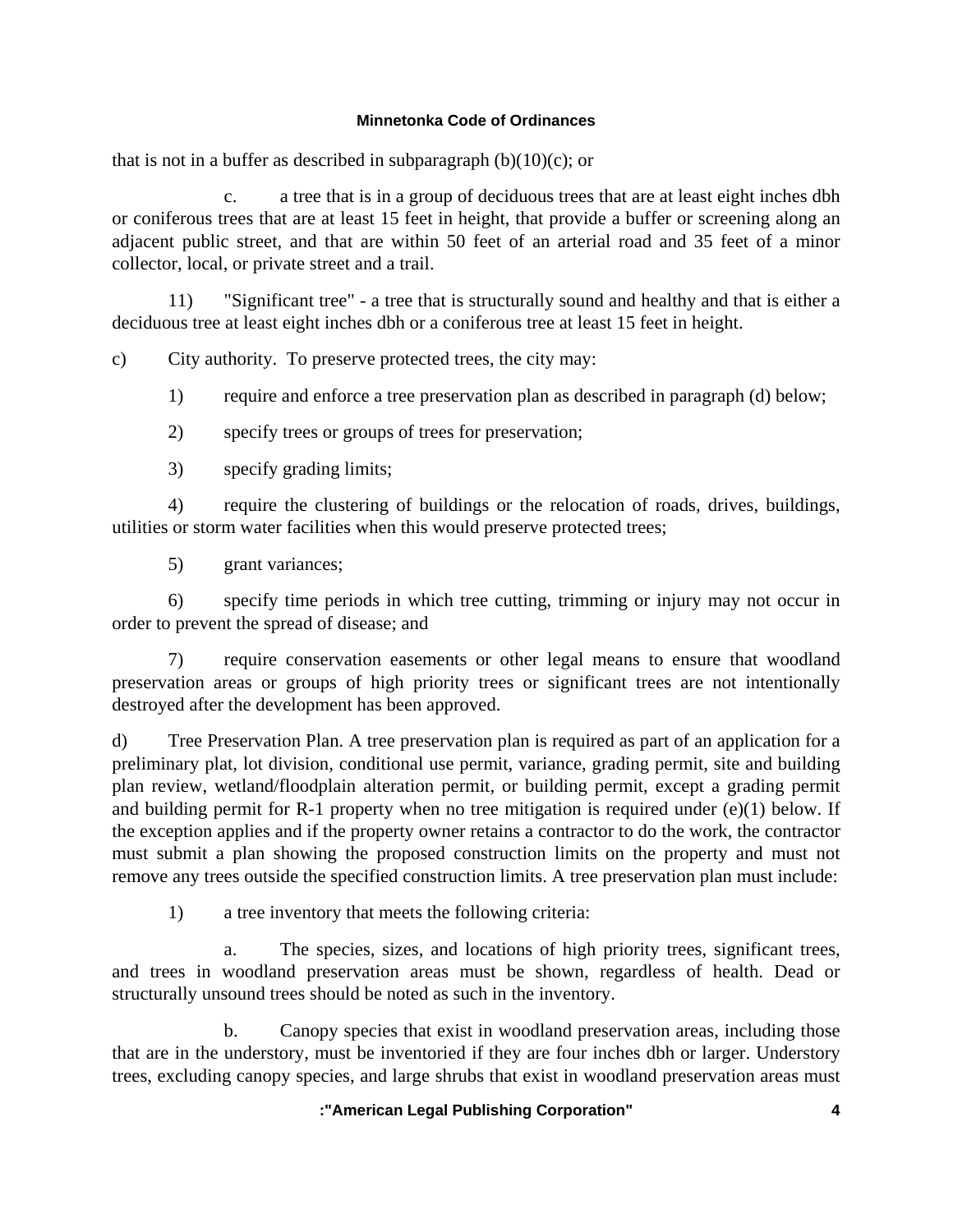be inventoried if they are two inches dbh or larger.

 c. The size of high priority trees and significant trees must be inventoried regardless of location.

 d. The size of coniferous trees must be recorded in dbh and approximate height.

 e. Invasive species such as buckthorn and honeysuckle should not be inventoried.

 2) a site plan that shows the dbh, location and size of the critical root zone for each protected tree, the trees to be removed, the trees to be preserved, the proposed construction limits, and the proposed tree protection methods in addition to construction limit fencing. If grading or construction limits are outside of a woodland preservation area, the trees in that woodland preservation area may be grouped together.

e) Tree Removal and Preservation. Removal of protected trees is prohibited except as follows:

1) Existing Structures.

 a. R-1 zone: On property that is zoned R-1 and that has an existing principal structure, protected trees may be removed without any mitigation if the principal structure has been in existence and not externally expanded for at least two years after (1) a final building permit inspection or a certificate of occupancy was issued and (2) all of its final landscaping or ground cover was installed.

 b. All other zones: On property that is not zoned R-1 and that has an existing principal structure, protected trees may be removed subject to the same standards applicable to R-1 property if no site improvements are undertaken and the owner complies with the required tree preservation and landscape plan for the property.

2) Existing Vacant Parcels of Land, Redevelopment, Site Improvements.

 a. R-1: For the construction of a principal structure on a vacant R-1 lot or for redevelopment of an existing R-1 lot, protected trees may be removed with no mitigation only within the "basic tree removal area".

 b. All other zones: On property not zoned R-1, for the construction of a principal structure on a vacant lot with no principal structure, for redevelopment of an existing lot, or for site improvements to an existing lot, protected trees may be removed with no mitigation only:

- 1. within the basic tree removal area; and
- **:"American Legal Publishing Corporation" 5** 2. within the width of required easements for public and private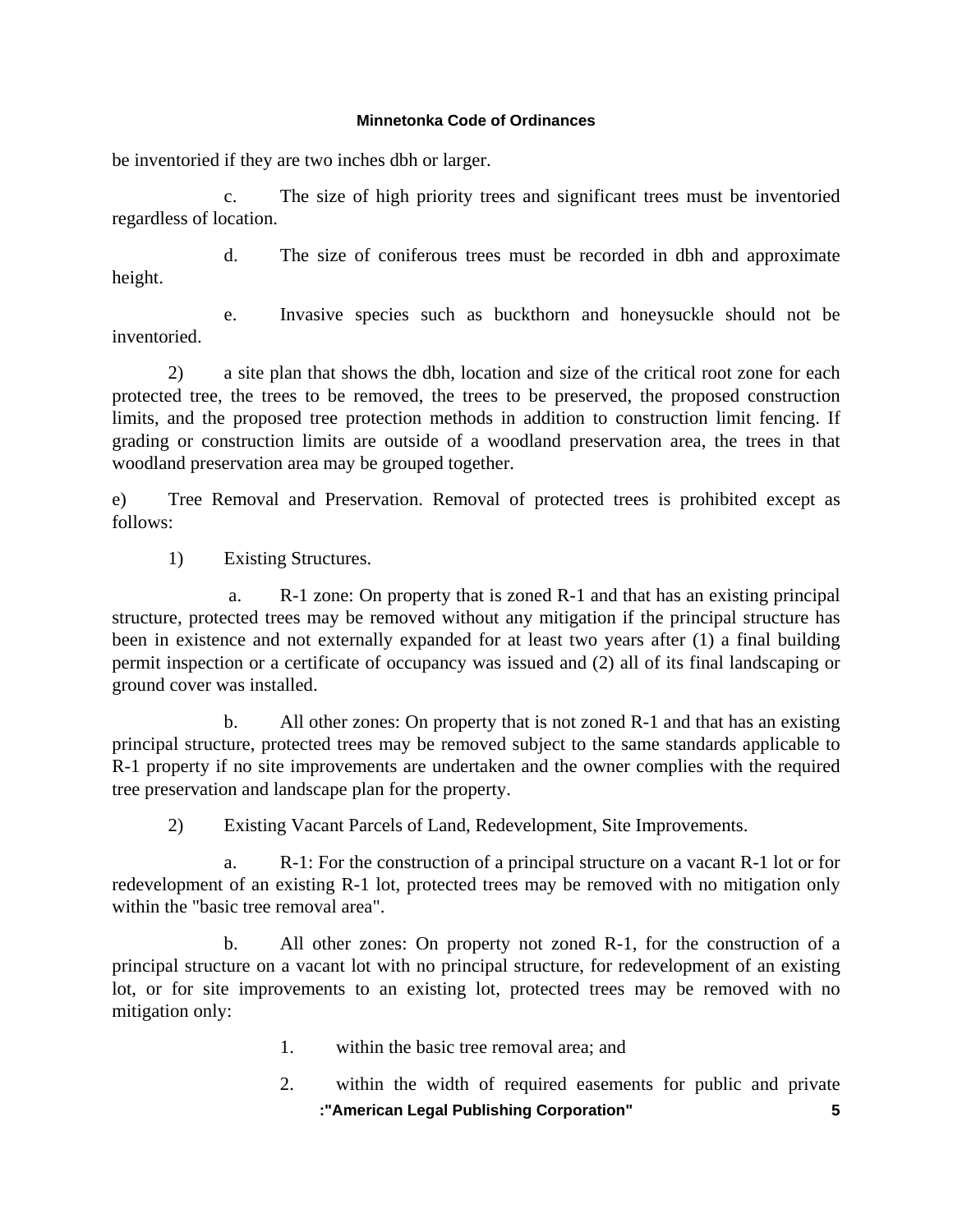streets and utilities, except that only significant trees may be removed in areas of required surface water ponding. The removal of woodland preservation area trees or high priority trees for surface water ponding must be mitigated.

 c. The removal of protected trees under this subsection 2 must also comply with the general removal requirements under subsection 4 below.

3) Subdivisions.

 a. Significant trees may be removed for any construction in a subdivision of land without mitigation only:

1. within the basic tree removal area; and

 2. within the width of required easements for public and private streets and utilities, including areas required for surface water ponding.

 b. If more than 35% of the site's high priority trees or more than 25% of a woodland preservation area on the site are to be removed for any construction in a subdivision of land, there can be no more than one lot per developable acre of land. High priority trees and trees within a woodland preservation area may be removed for any construction in a subdivision of land without mitigation only:

1. for the basic tree removal area; and

 2. for the width of required easements for public and private streets and utilities, except in areas of required surface water ponding. The removal of high priority trees or trees in woodland preservation areas for surface water ponding must be mitigated.

 c. A subdivision of land that proposes to remove more than 35% of the site's high priority trees or more than 25% of a woodland preservation area on the site can be developed up to the full density normally allowed under other development regulations in the applicable zoning district if the property is developed under an approved planned unit development (PUD). There is no minimum size required for a PUD in this situation. In reviewing a PUD application, the city will consider the extent to which steps are taken to preserve protected trees, such as:

 1. using creative design, which may include the clustering of homes, reducing lot sizes, reducing or expanding normal setbacks, custom grading, retaining walls, buffers, and establishing the size and location of building pads, roads, utilities and driveways;

 2. preserving the continuity of woodland preservation areas by developing at the edges of those areas rather than at the core;

 3. exercising good faith stewardship of the land and the trees both before subdivision and after, including the use of conservation easements when appropriate; and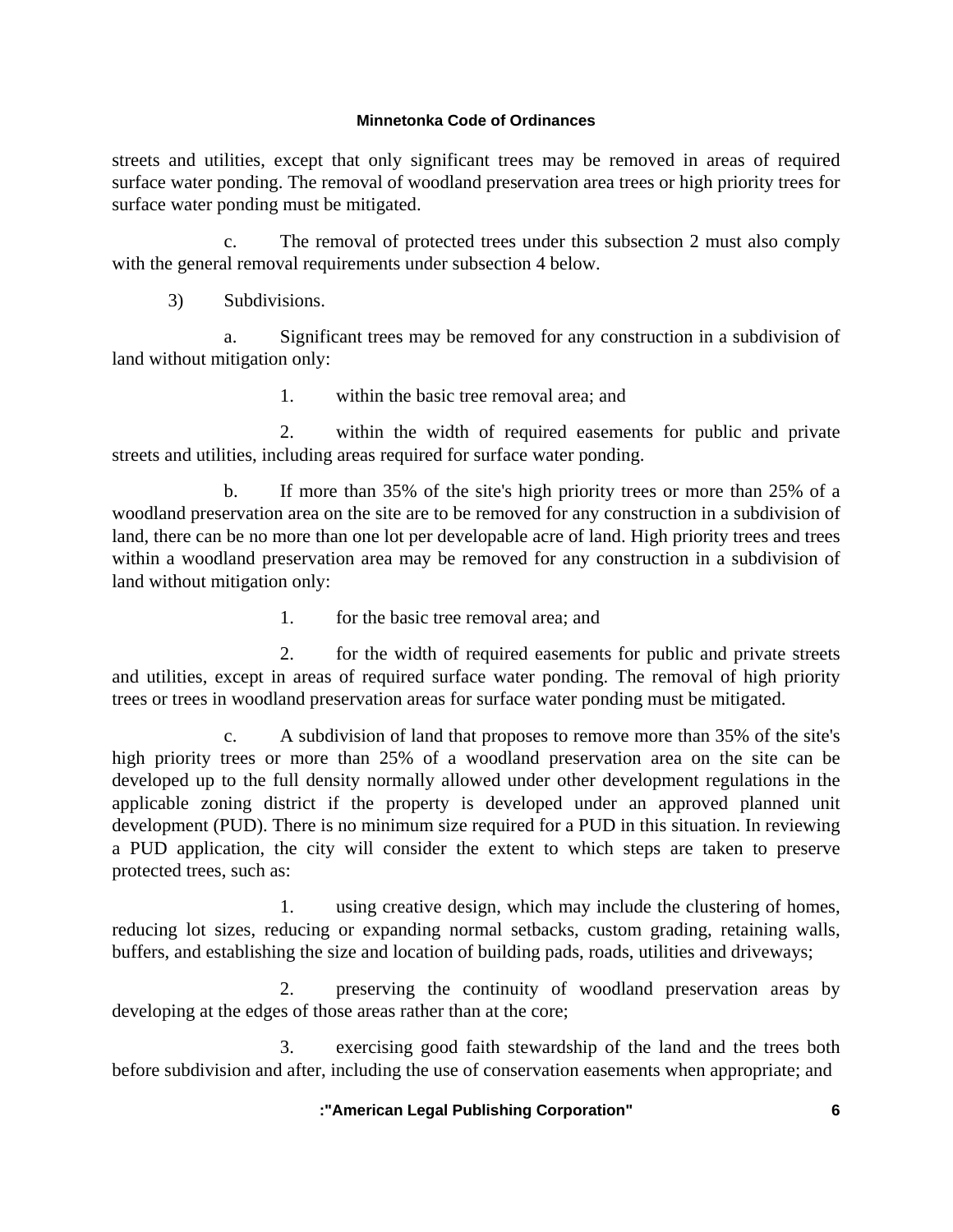4. minimizing the impact to the character of the existing landscape and neighborhood.

 d. The removal of protected trees under this subsection 3 must also comply with the general removal requirements under subsection 4 below.

 4) General removal requirements. The removal of protected trees under subsections (2) and (3) must also comply with the following general requirements:

 a. Principal structures and associated facilities must be located to maximize tree preservation. The city may specify the location of the principal structures and associated facilities in order to ensure a reasonable amount of tree preservation.

 b. Any tree removed outside of the specified allowable tree removal areas must be mitigated as specified below.

 c. The applicant must comply with any approved tree preservation or landscape plan.

 d. Trees required to be saved as part of a subdivision approval must remain on a lot for two years after the final building permit inspection or certificate of occupancy is issued for the principal structure, whichever is later. Any tree that dies solely of natural causes such as disease or wind is exempt from this section.

 e. Each protected tree that is removed in violation of ordinance requirements is a separate violation of the city code.

 5) Greater Public Good. The city council may allow the removal of protected trees contrary to the provisions in subparagraphs  $(1)$  -  $(4)$  if it determines that there is a greater public good such as:

a. providing reasonable use or access to the property;

- b. providing affordable housing;
- c. allowing for the creation or rehabilitation of a public road or trail;

 d. providing for a public utility service, such as a transmission line, ponding or a water tower;

- e. allowing for the creation or rehabilitation of a public park; or
- f. enabling redevelopment in a designated redevelopment area.

f) Tree Mitigation.

 1) When tree mitigation is required, the applicant must submit a tree mitigation plan for staff review and approval. The plan must indicate the number of inches or feet of mitigation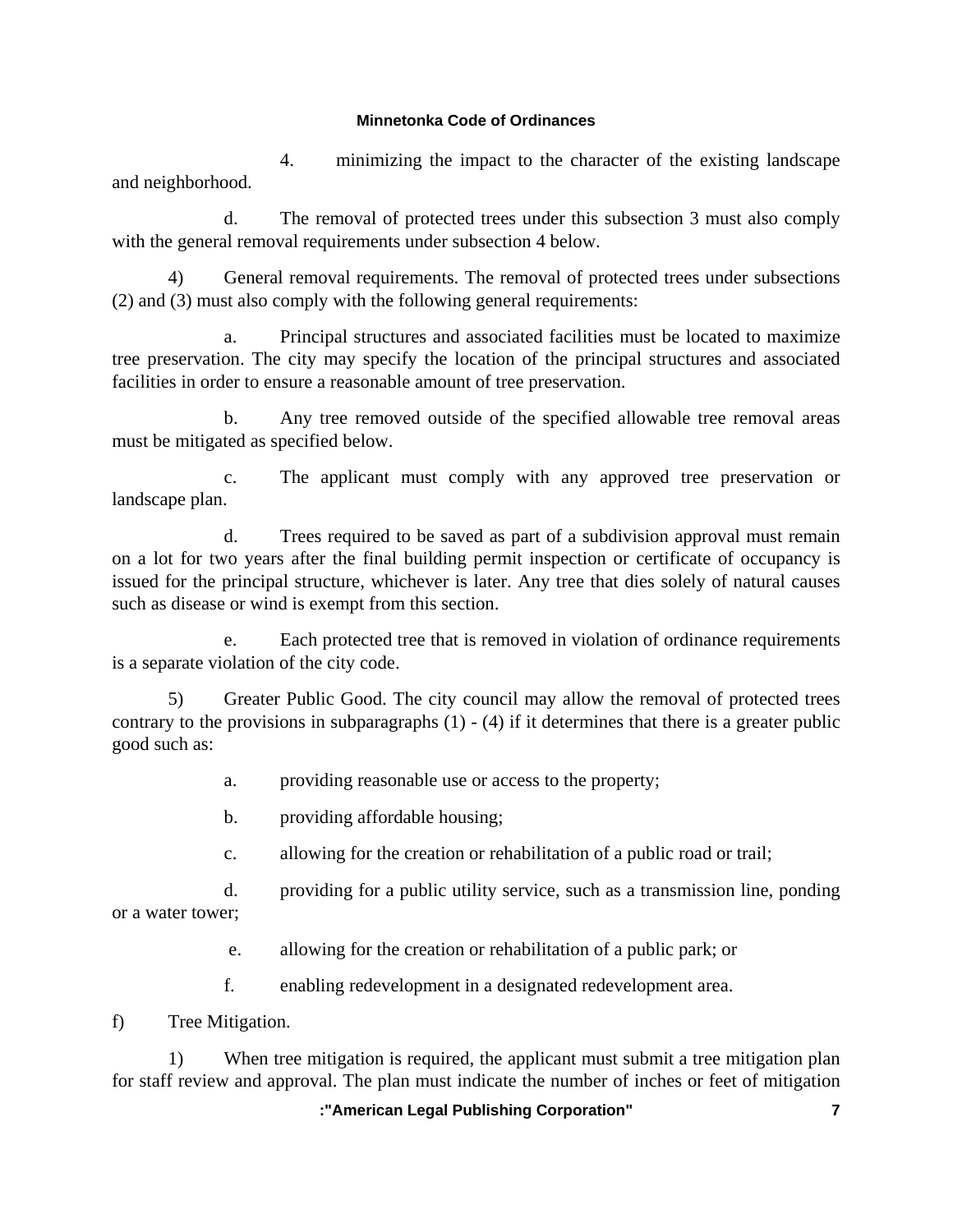trees, the species and quantity of each species, and the caliper size or feet and location for each replacement tree. The plan may not be comprised of more than 25 percent of the same species or size unless approved by the city. The plan must comply with the mitigation standards required below. The applicant must implement the tree mitigation plan approved by city staff.

 2) Specific mitigation standards. Mitigation for tree removal of trees in woodland preservation areas, high priority trees, and significant trees must meet the following specific standards;

a. Mitigation rate.

 1. A tree or large shrub that is in a woodland preservation area or is a high priority tree must be replaced at the rate of one inch for each inch in diameter of a deciduous tree that was removed and at the rate of one foot for each foot in height of a coniferous tree that was removed; and

2. A significant tree must be replaced with one two-inch tree.

b. Mitigation species.

 1. Trees and large shrubs in woodland preservation areas must be replaced with species found in that eco-type as specified on the list of acceptable replacement species on file with the city;

 2. High priority trees must be replaced with species of a similar type that are normally found growing in similar conditions and that are included on the list of acceptable replacement species on file with the city;

 3. Significant trees may be replaced with any tree species other than ash, box elder, silver maple, willow, Norway maple, amur maple and Colorado spruce, as approved by city staff; and

c. Mitigation size.

 1. Replacement sizes for woodland preservation areas and high priority trees are:

 a) not less than one and one quarter inches but not more than three inches dbh for deciduous balled and burlapped trees, and not less than three inches but not more than six inches dbh for spade-moved deciduous trees;

 b) not less than 7 gallon stock for understory or small trees and not less than 3 gallon stock for shrubbery; and

 c) not less than six feet but not more than eight feet in height for balled and burlapped coniferous trees, and not less than eight feet but not more than 14 feet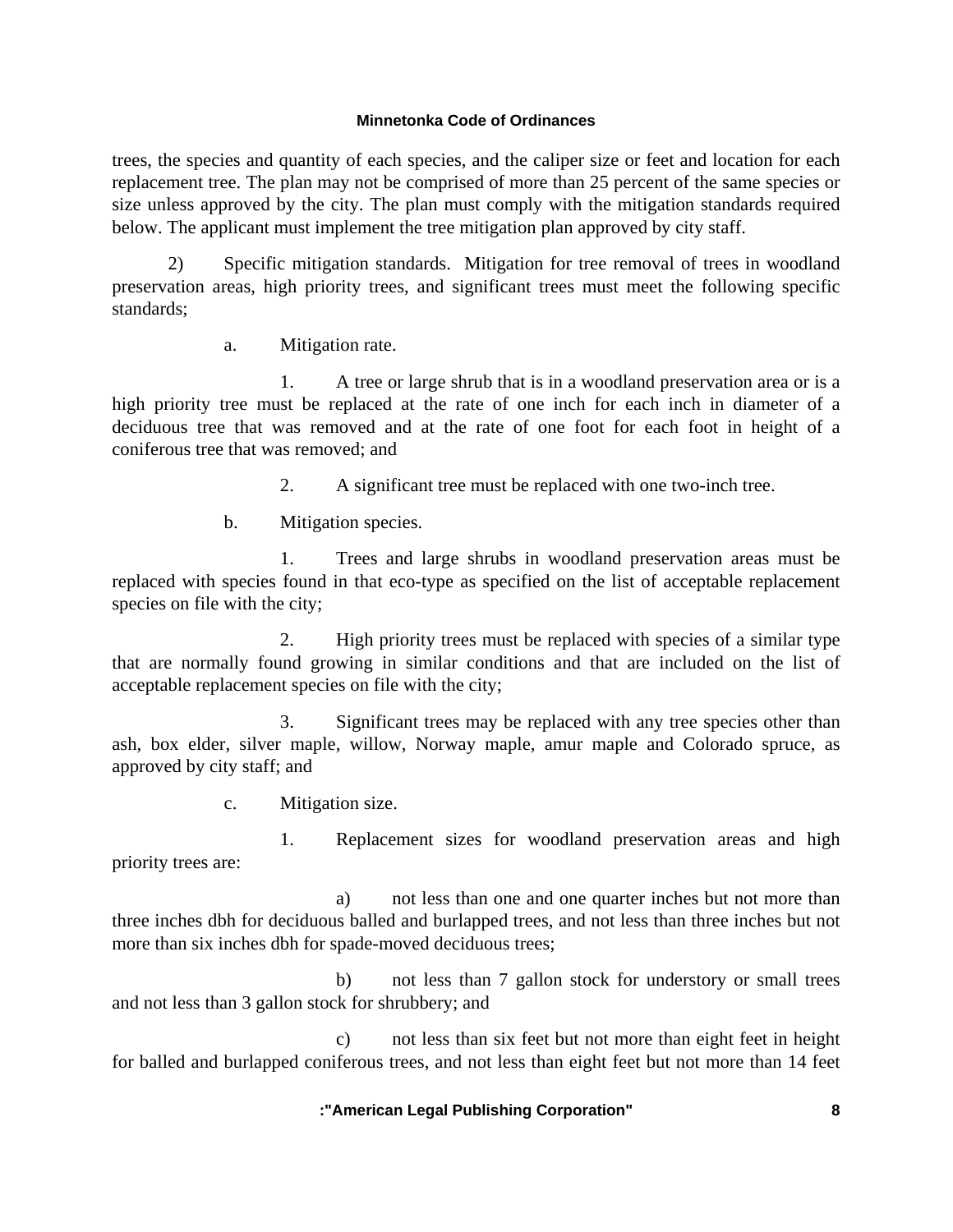in height for spade-moved coniferous trees.

 2. The city may allow larger balled and burlapped or spade moved trees if these trees are accompanied with a three year guarantee. Other size substitutions, based on site characteristics, may be allowed at the reasonable discretion of the city,

3. Replacement size for a significant tree is not less than a two-inches

dbh.

3) General mitigation standards:

 a. All replacement trees and shrubs must meet the American Standard for Nursery Stock and the American National Standard relating to planting guidelines, quality of stock and appropriate sizing of the root ball for balled and burlapped, potted and spade-moved tree.

 b. If the city determines in its reasonable discretion that there is no appropriate location for some or all of the required replacement trees, those trees may not be required.

 c. Replacement trees must be planted on the same property or development area from which the trees were removed.

 d. A tree will be considered removed if girdled, if 30 percent or more of the trunk circumference is injured, if 30% or more of the crown is trimmed, if an oak is trimmed between April 1st and July 15th, or if the following percentage of the critical root zone is compacted, cut, filled or paved: 30 percent of the critical root zone for all species, except 40 percent for ash, elm, poplar species, silver maple and boxelder.

 e. Development that is subject to landscape requirements in sections 300.27 and 300.31 must meet the minimum landscape requirements of the applicable section. Trees planted as part of a required landscaping plan may be counted as replacement trees under this section, at the city's discretion.

 f. The required mitigation trees must be replaced by the current property owner if the trees have died, have severely declined or have been damaged after the end of the second full growing season following installation. A tree will be considered to be severely declined if more than 25 percent of the crown has died.

 g. The city may require an escrow deposit to ensure the required planting and continued existence of the mitigation trees. The city will release the escrow deposit after the end of the second full growing season following installation of the mitigation trees and any replacement trees.

 h. A tree or shrub that was required by the city to be saved but was removed must be replaced at a rate of 2:1 based on dbh for deciduous species and height for conifers. The